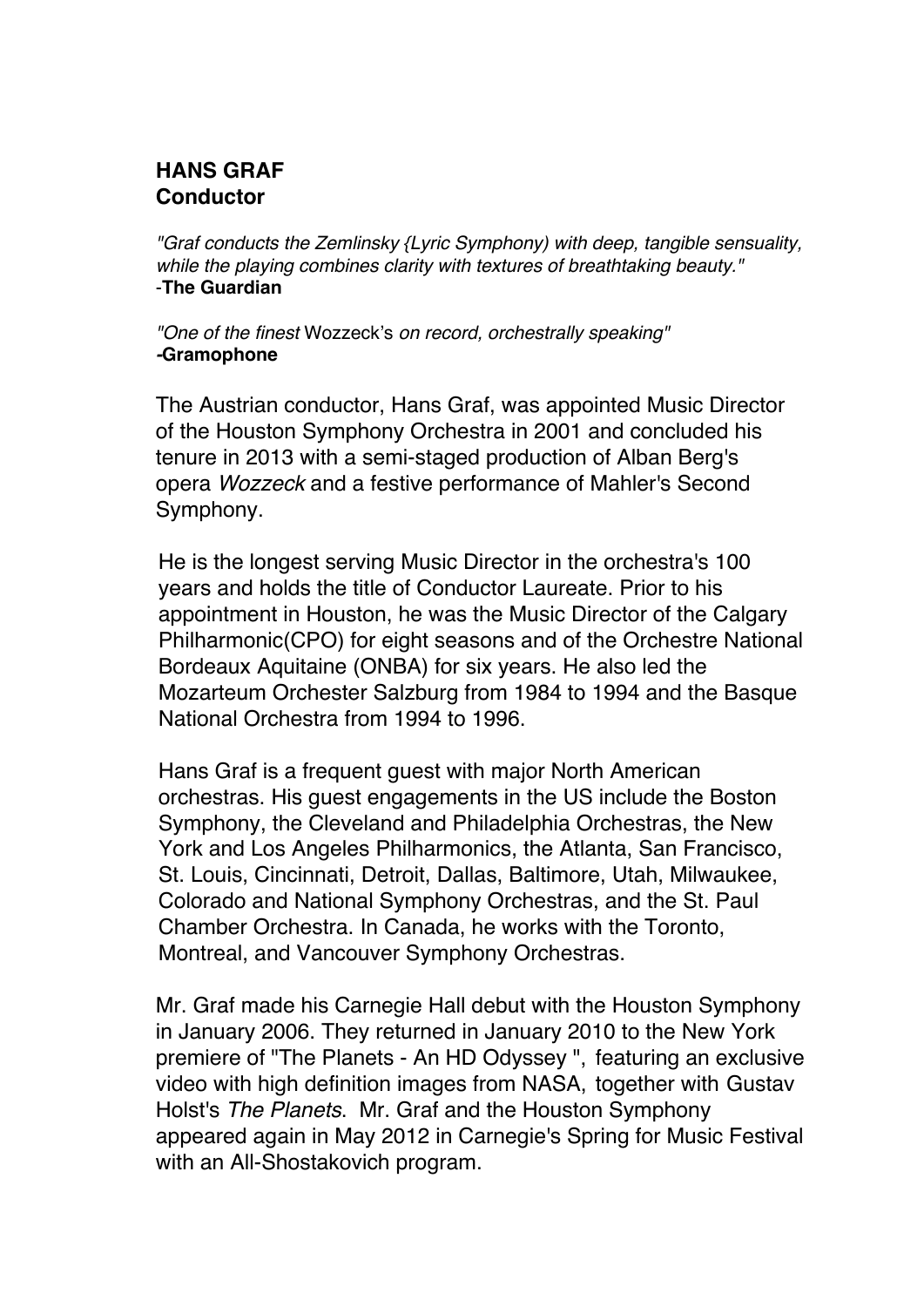In Europe Mr. Graf conducted the Philhamonic Orchestras of Vienna and London, the Vienna Symphony, Royal Concertgebouw and Leipzig Gewandhaus Orchestras as well as the St. Petersburg and Russian National Philharmonic of Moscow, the Deutsches Symphonie Orchester Berlin, Bavarian and Danish Radio Symphony Orchestras, the Hilversum Radio Philharmonic (at the Concertgebouw's famous SaturdayMatinees), the LSO, LPO, RPO, the Birmingham, Hallé, Royal Scottish, the Irish National and the Budapest Festival Orchestra, the Gothenburg Symphony as well as the Oslo and Stockholm Philharmonics among others. He is also a regular guest with the Sydney, Melbourne and Singapore Symphonies, the Seoul, Hong Kong and Malaysia Philharmonics.

In October 2010, Mr. Graf led the Houston Symphony on a tour to the UK with performances in Birmingham, Manchester, Newcastle, Leeds, Edinburgh and the Barbican in London. In June 2012, the Houston Symphony with Mo. Graf was the first major American orchestra to appear at the Festival of World Symphony Orchestras in Moscow, presenting two programs, (Mozart "Prague" plus Bruckner 9, and the Russian premiere of John Adams' Doctor Atomic Symphony plus the first Russian performance of Shostakovich's Symphony 11 by a foreign orchestra.

In 2013, Mr. Graf returned with three productions to the Salzburg Festival where his debut was in 1983.

He participated at other prestigious European festivals such as Bregenz, Grafenegg, Orange, Aix en Provence the Maggio Musicale Fiorentino and Savonlinna in Finland.

His recent US festival appearances include the Tanglewood and Blossom Music Festivals, Aspen, Bravo!Vail, the Texas Music Festival and the Grant Park Music Festival in downtown Chicago.

An experienced opera conductor, Mr. Graf first conducted the Vienna State Opera in 1981 and has since led productions in the opera hoses of Munich, Berlin, Paris, Rome and many others. Recent opera engagements include Zurich (Parsifal) and the